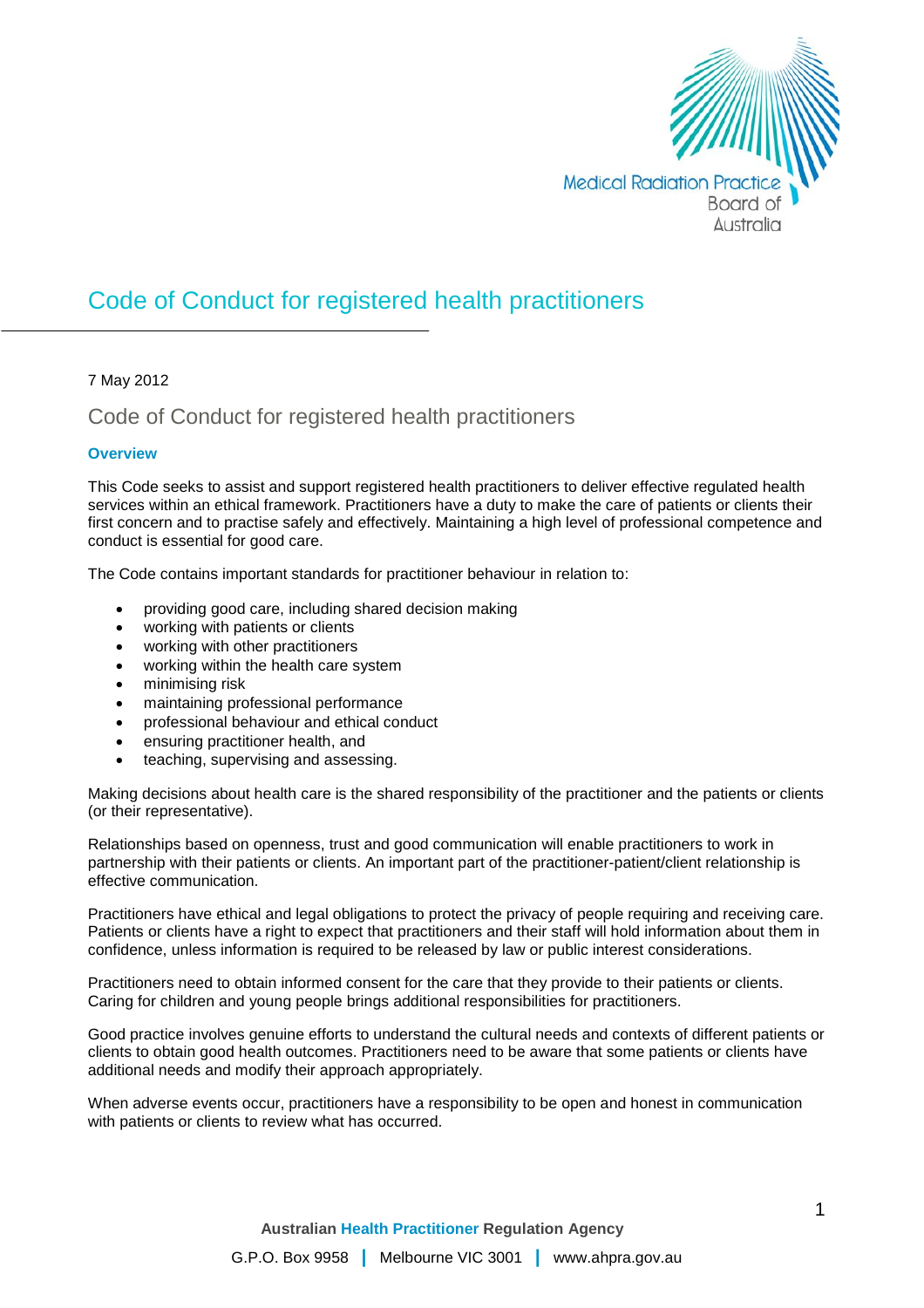In some circumstances, the relationship between a practitioner and a patient or client may become ineffective or compromised and may need to end.

Good relationships with colleagues and other practitioners strengthen the practitioner-patient/client relationship and enhance care.

Practitioners have a responsibility to contribute to the effectiveness and efficacy of the health care system.

Minimising risk to patients or clients is a fundamental component of practice. Good practice involves understanding and applying the key principles of risk minimisation and management to practice.

Maintaining and developing a practitioner's knowledge, skills and professional behaviour are core aspects of good practice.

Teaching, supervising and mentoring practitioners and students is important for the development of practitioners and for the care of patients or clients. It is part of good practice to contribute to these activities, and provide support, assessment, feedback and supervision for colleagues, practitioners in training and students.

### **Definitions**

**'Providing care'** includes, but is not limited to any care, treatment, advice, service or goods provided in respect of the physical or mental health of a person, whether remunerated or pro bono.

**'Practice'** means any role, whether remunerated or not, in which the individual uses their skills and knowledge as a practitioner in their regulated health profession. For the purposes of this Code, practice is not restricted to the provision of direct clinical care. It also includes using professional knowledge in a direct nonclinical relationship with patients or clients, working in management, administration, education, research, advisory, regulatory or policy development roles and any other roles that impact on safe, effective delivery of regulated health services in the health profession.

**'Patient or client'** includes all consumers of health care services

### **1. Introduction**

#### **1.1 Use of the Code**

This Code seeks to assist and support practitioners to deliver appropriate, effective services within an ethical framework. Practitioners have a professional responsibility to be familiar with this Code and to apply the guidance it contains.

This Code will be used:

- to support individual practitioners in the challenging task of providing good health care and fulfilling their professional roles and to provide a framework to guide professional judgement
- to assist boards in their role of protecting the public by setting and maintaining standards of good practice - if professional conduct varies significantly from this Code, practitioners should be prepared to explain and justify their decisions and actions and serious or repeated failure to meet this Code may have consequences for registration, and
- as an additional resource for a range of uses that contribute to enhancing the culture of professionalism in the Australian health system: for example, in practitioner education; orientation, induction and supervision of students; and by administrators and policy makers in hospitals, health services and other institutions.

Practitioners must always act in accordance with the law. The Code is not a substitute for the provisions of the *Health Practitioner Regulation National Law Act 2009* (the National Law), other relevant legislation and case law. If there is any conflict between the Code and the law, the law takes precedence. Practitioners need to be aware of and comply with the standards, guidelines and policies of their board.

The Code does not address in detail the range of general legal obligations that apply to practitioners, such as those under privacy, child protection and antidiscrimination legislation. Practitioners should ensure that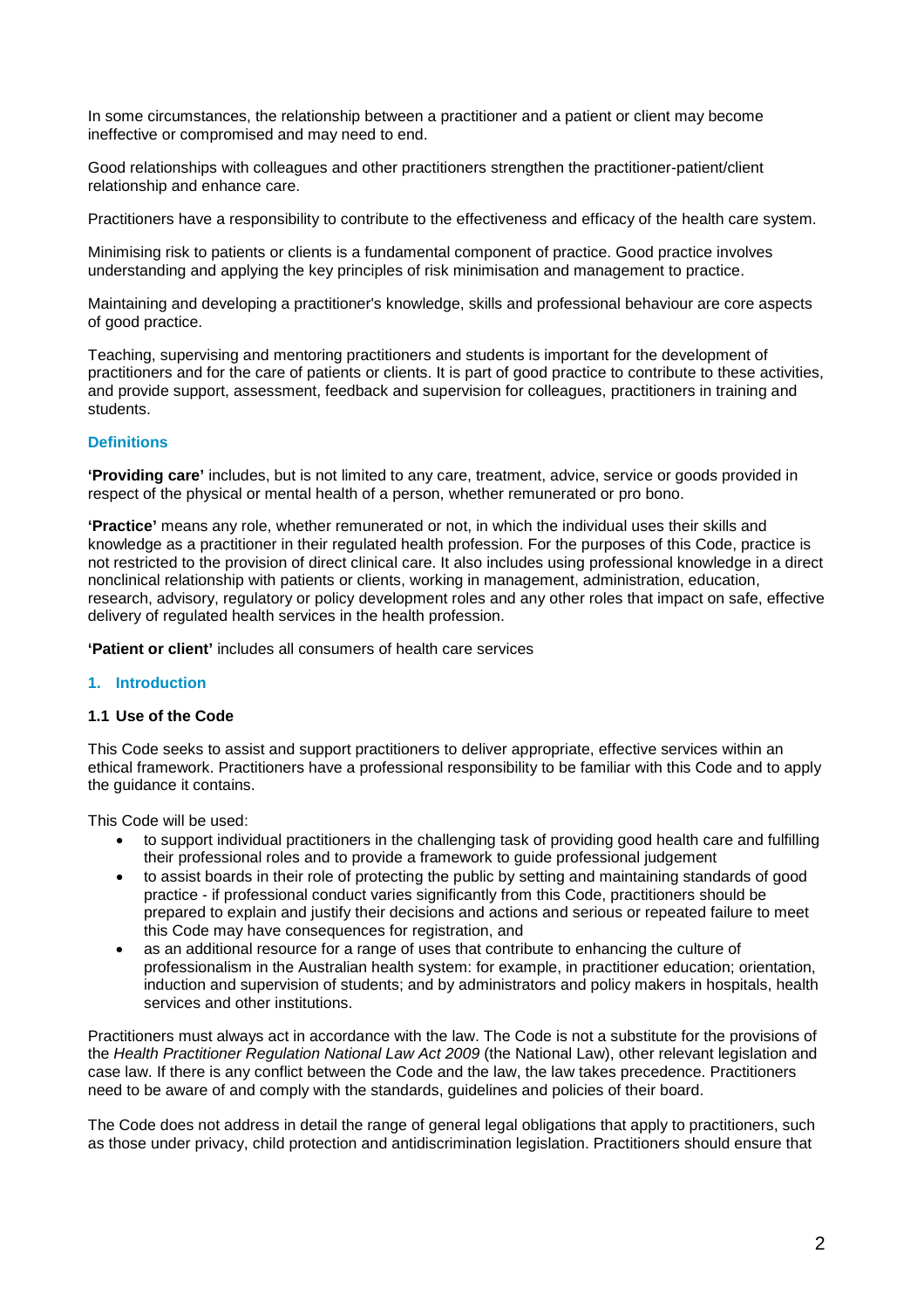they are aware of their obligations under the general law and other legislation and act in accordance with them.

This Code is not an exhaustive study of professional ethics or an ethics guide. It does not address the standards of practice within individual health professions or disciplines. These standards of practice are found in documents issued by the relevant boards and/or professional bodies.

While good health care respects the rights of patients or clients, this Code is not a charter of rights (an example of a charter is the *Australian Charter of Health Care Rights* issued by the Australian Commission on Safety and Quality in Health Care and available at [www.safetyandquality.gov.au\)](http://www.safetyandquality.gov.au/)

### **1.2 Professional values and qualities**

While individual practitioners have their own personal beliefs and values, there are certain professional values on which all practitioners are expected to base their practice.

Practitioners have a duty to make the care of patients or clients their first concern and to practise safely and effectively. They must be ethical and trustworthy. Patients or clients trust practitioners because they believe that, in addition to being competent, practitioners will not take advantage of them and will display qualities such as integrity, truthfulness, dependability and compassion. Patients or clients also rely on practitioners to protect their confidentiality.

Practitioners have a responsibility to protect and promote the health of individuals and the community.

Good practice is centred on patients or clients. It involves practitioners understanding that each patient or client is unique and working in partnership with patients or clients, adapting what they do to address the needs and reasonable expectations of each person. This includes cultural awareness: being aware of their own culture and beliefs and respectful of the beliefs and cultures of others, and recognising that these cultural differences may impact on the practitioner–patient/client relationship and on the delivery of services. It also includes being aware that differences such as gender, sexuality and age may influence care needs.

Good communication underpins every aspect of good practice.

Professionalism embodies all the qualities described here and includes self-awareness and self-reflection. Practitioners are expected to reflect regularly on whether they are practising effectively, on what is happening in their relationships with patients or clients and colleagues, and on their own health and wellbeing. They have a duty to keep their skills and knowledge up-to-date, refine and develop their clinical judgement as they gain experience, and contribute to their profession.

Practitioners have a responsibility to recognise and work within the limits of their competence and scope of practice. Scopes of practice vary according to different roles; for example, practitioners, researchers and managers will all have quite different competence and scopes of practice. To illustrate, in relation to working within their scope of practice, practitioners may need to consider whether they have the appropriate qualifications and experience to provide advice on over the counter and scheduled medicines, herbal remedies, vitamin supplements, etc.

Practitioners should be committed to safety and quality in health care (the Australian Commission on Safety and Quality in Health Care is at [www.safetyandquality.gov.au](http://www.safetyandquality.gov.au/)).

### **1.3 Australia and Australian health care**

Australia is culturally diverse. We inhabit a land that, for many ages, was held and cared for by Indigenous Australians, whose history and culture have uniquely shaped our nation. Our society is further enriched by the contribution of people from many nations who have made Australia their home. Practitioners in Australia reflect the cultural diversity of our society and this diversity strengthens the health professions.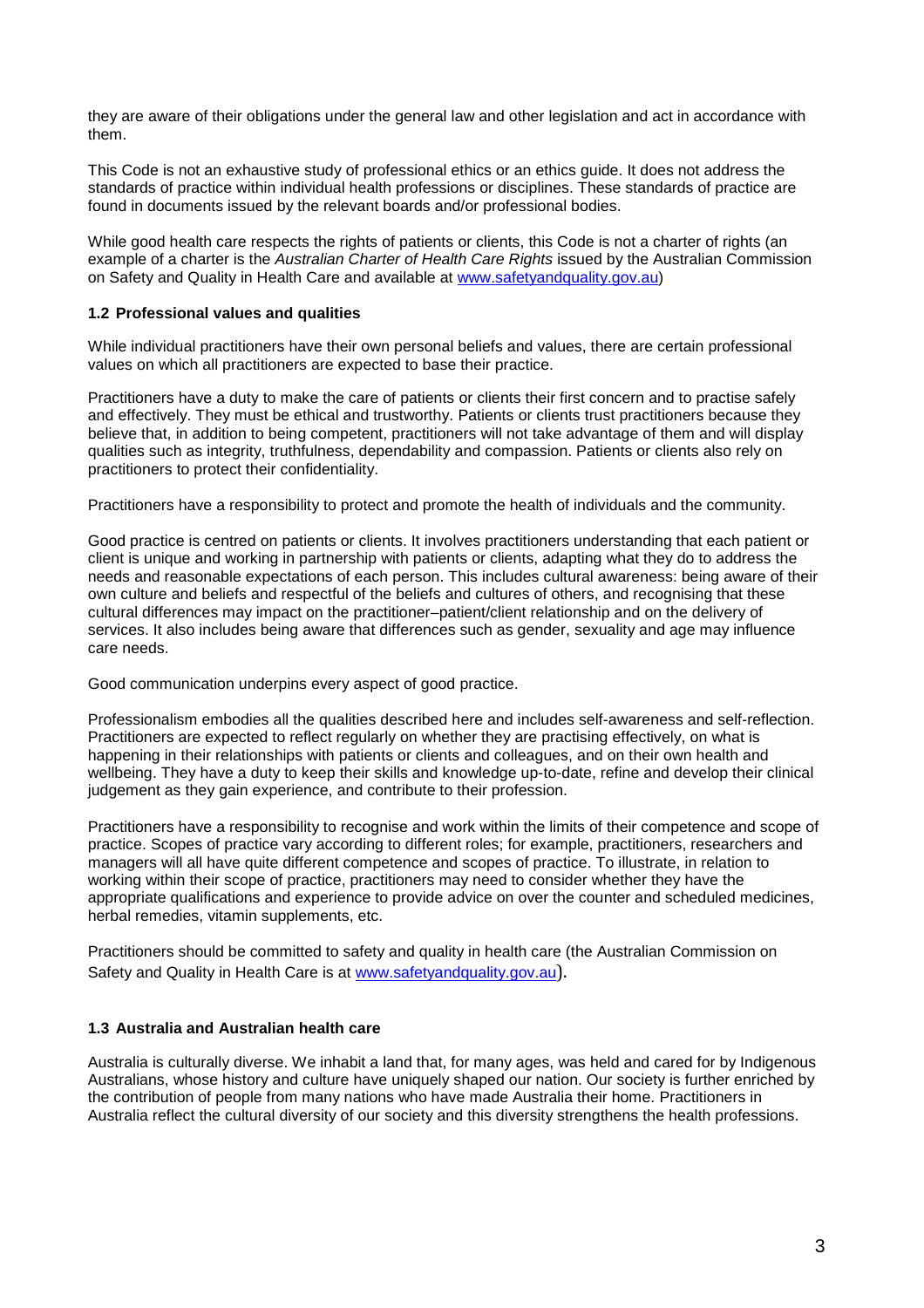There are many ways to practise a health profession in Australia. Practitioners have critical roles in caring for people who are unwell, assisting people to recover and seeking to keep people well. This Code focuses on these roles. For practitioners with roles that involve little or no contact with patients or clients, not all of this Code may be relevant, but the underpinning principles will still apply.

### **1.4 Substitute decision makers**

There are several conditions or situations in which patients or clients may have limited competence or capacity to make independent decisions about their health care; for example, people with dementia or acute conditions that temporarily affect competence and children or young people, depending on their age and capacity (see Section 3.5 Informed consent).

In this Code, reference to the terms 'patients or clients' also includes substitute decision makers for patients or clients who do not have the capacity to make their own decisions. These can be parents or a legally appointed decision maker. If in doubt, seek advice from the relevant guardianship authority.

# **2. Providing good care**

### **2.1 Introduction**

Care of the patient or client is the primary concern for health professionals in clinical practice. Providing good care includes:

- a) assessing the patient or client, taking into account his or her history, views and an appropriate physical examination where relevant; the history includes relevant psychological, social and cultural aspects
- b) formulating and implementing a suitable management plan (including providing treatment and advice and, where relevant, arranging investigations and liaising with other treating practitioners)
- c) facilitating coordination and continuity of care
- d) recognising the limits to a practitioner's own skills and competence and referring a patient or client to another practitioner when this is in the best interests of the patients or clients, and
- e) recognising and respecting the rights of patients or clients to make their own decisions.

### **2.2 Good care**

Maintaining a high level of professional competence and conduct is essential for good care. Good practice involves:

- a) recognising and working within the limits of a practitioner's competence and scope of practice
- b) ensuring that practitioners maintain adequate knowledge and skills to provide safe and effective care
- c) when moving into a new area of practice, ensuring that a practitioner has undertaken sufficient training and/or qualifications to achieve competency in that area
- d) practising patient/client-centred care, including encouraging patients or clients to take interest in, and responsibility for the management of their health and supporting them in this
- e) maintaining adequate records (see Section 8.4 Health records)
- f) considering the balance of benefit and harm in all clinical management decisions
- g) communicating effectively with patients or clients (see Section 3.3 Effective communication)
- h) providing treatment options based on the best available information
- i) taking steps to alleviate the symptoms and distress of patients or clients, whether or not a cure is possible
- j) supporting the right of the patient or client to seek a second opinion
- k) consulting and taking advice from colleagues when appropriate
- l) making responsible and effective use of the resources available to practitioners (see Section 5.2 Wise use of health care resources)
- m) ensuring that the personal views of a practitioner do not affect the care of a patient or client adversely, and
- n) practising in accordance with the current and accepted evidence base of the health profession, including clinical outcomes.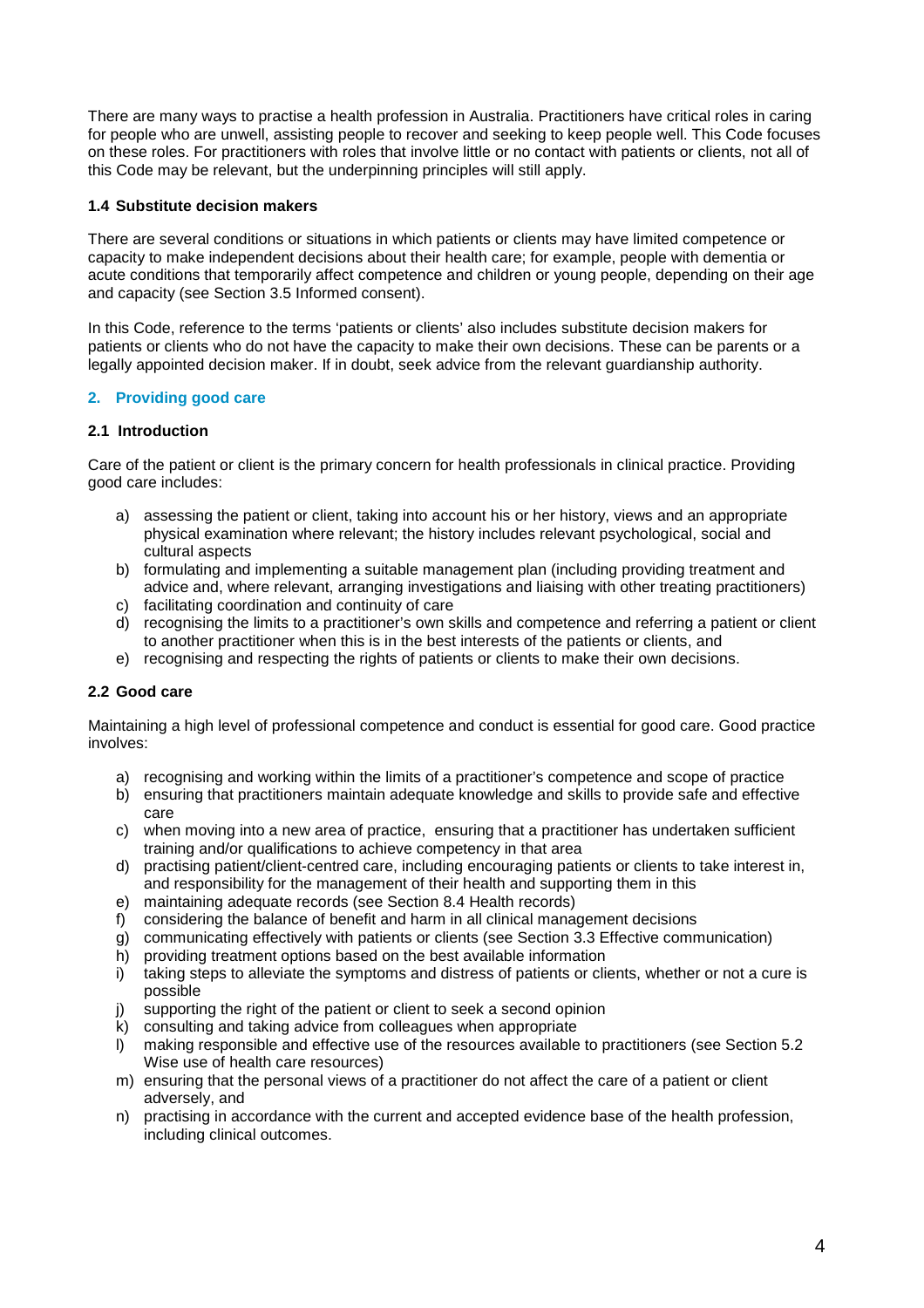### **2.3 Shared decision making**

Making decisions about health care is the shared responsibility of the treating practitioner and the patient or client who may wish to involve his or her family, carer/s and/or others (also see Section 1.4 Substitute decision makers).

### **2.4 Decisions about access to care**

Practitioner decisions about access to care need to be free from bias and discrimination. Good practice involves:

- a) treating patients or clients with respect at all times
- b) not prejudicing the care of a patient or client because a practitioner believes that the behaviour of the patient or client has contributed to his or her condition
- c) upholding the duty to the patient or client and not discriminating on grounds irrelevant to health care, including race, religion, sex, disability or other grounds specified in antidiscrimination legislation
- d) investigating and treating patients or clients on the basis of clinical need and the effectiveness of the proposed investigations or treatment, and not providing unnecessary services
- e) keeping practitioners and their staff safe when caring for patients or clients; while action should be taken to protect practitioners and their staff if a patient or client poses a risk to health or safety, the patient or client should not be denied care, if reasonable steps can be taken to keep practitioners and their staff safe
- f) being aware of a practitioner's right to not provide or participate directly in treatments to which the practitioner objects conscientiously, informing patients or clients and, if relevant, colleagues of the objection, and not using that objection to impede access to treatments that are legal
- g) not allowing moral or religious views to deny patients or clients access to health care, recognising that practitioners are free to decline to provide or participate in that care personally.

### **2.5 Treatment in emergencies**

Treating patients or clients in emergencies requires practitioners to consider a range of issues, in addition to the provision of best care. Good practice involves offering assistance in an emergency that takes account of the practitioner's own safety, skills, the availability of other options and the impact on any other patients or clients under the practitioner's care, and continuing to provide that assistance until services are no longer required.

### **3. Working with patients or clients**

### **3.1 Introduction**

Relationships based on openness, trust and good communication will enable practitioners to work in partnership with patients or clients.

# **3.2 Partnership**

A good partnership between a practitioner and the person he or she is caring for requires high standards of personal conduct. This involves:

- a) being courteous, respectful, compassionate and honest
- b) treating each patient or client as an individual
- c) protecting the privacy and right to confidentiality of patients or clients, unless release of information is required by law or by public interest considerations
- d) encouraging and supporting patients or clients and, when relevant, their carer/s or family in caring for themselves and managing their health
- e) encouraging and supporting patients or clients to be well-informed about their health and assisting patients or clients to make informed decisions about their health care activities and treatments by providing information and advice to the best of a practitioner's ability and according to the stated needs of patients or clients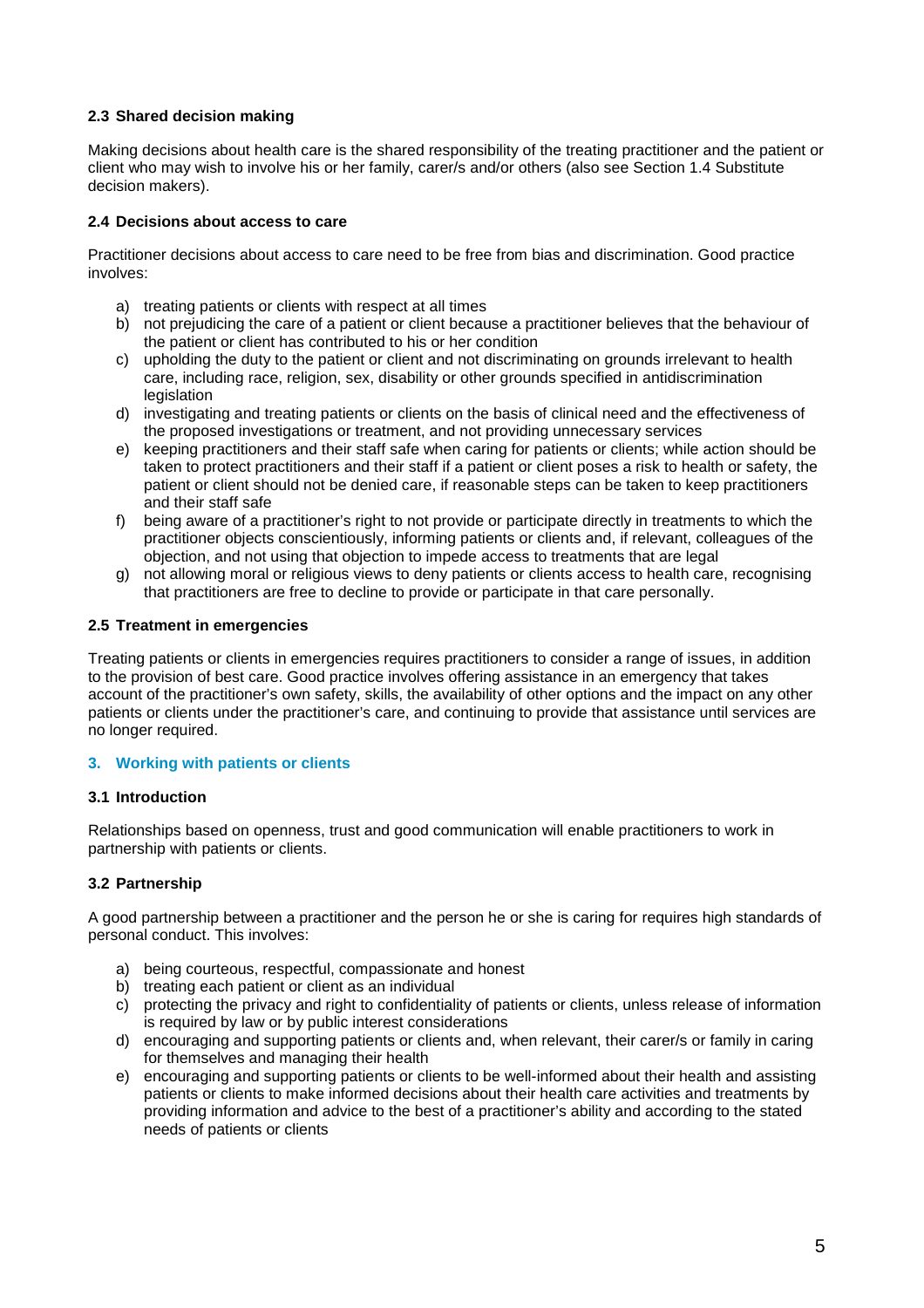- f) respecting the right of the patient or client to choose whether or not he or she participates in any treatment or accepts advice, and
- g) recognising that there is a power imbalance in the practitioner-patient/client relationship and not exploiting patients or clients physically, emotionally, sexually or financially (also see Section 8.2 Professional boundaries and Section 8.12 Financial and commercial dealings).

# **3.3 Effective communication**

An important part of the practitioner-patient/client relationship is effective communication. This involves:

- a) listening to patients or clients, asking for and respecting their views about their health and responding to their concerns and preferences
- b) encouraging patients or clients to tell a practitioner about their condition and how they are managing it, including any alternative or complementary therapies they are using
- c) informing patients or clients of the nature of and need for all aspects of their clinical care, including examination and investigations, and giving them adequate opportunity to question or refuse intervention and treatment
- d) discussing with patients or clients their condition and the available health care options, including their nature, purpose, possible positive and adverse consequences, limitations and reasonable alternatives wherever they exist
- e) endeavouring to confirm that a patient or client understands what a practitioner has said
- f) ensuring that patients or clients are informed of the material risks associated with any part of a proposed management plan
- g) responding to questions from patients or clients and keeping them informed about their clinical progress
- h) making sure, wherever practical, that arrangements are made to meet the specific language, cultural and communication needs of patients or clients and being aware of how these needs affect understanding
- i) becoming familiar with, and using wherever necessary, qualified language interpreters or cultural interpreters to help meet the communication needs of patients or clients, including those who require assistance because of their English skills, or because they are speech or hearing impaired (wherever possible, practitioners should use trained translators and interpreters rather than family members or other staff)
- j) when using interpreters:
	- o taking reasonable steps to ensure that the interpreter is competent to work as an interpreter in the relevant context
	- $\circ$  taking reasonable steps to ensure that the interpreter is not in a relationship with the patient or client that may impair the interpreter's judgement
	- $\circ$  taking reasonable steps to ensure that the interpreter will keep confidential the existence and content of the service provided to the patient or client
	- o taking reasonable steps to ensure that the interpreter is aware of any other relevant provisions of this Code
	- o obtaining informed consent from the patient or client to use the selected interpreter, and
- k) a health practitioner must communicate appropriately with and provide relevant information to other stakeholders including members of the treating team.

### **3.4 Confidentiality and privacy**

Practitioners have ethical and legal obligations to protect the privacy of people requiring and receiving care. Patients or clients have a right to expect that practitioners and their staff will hold information about them in confidence, unless release of information is required by law or public interest considerations. Good practice involves:

- a) treating information about patients or clients as confidential
- b) seeking consent from patients or clients before disclosing information where practicable
- c) being aware of the requirements of the privacy and/or health records legislation that operates in relevant States and Territories and applying these requirements to information held in all formats, including electronic information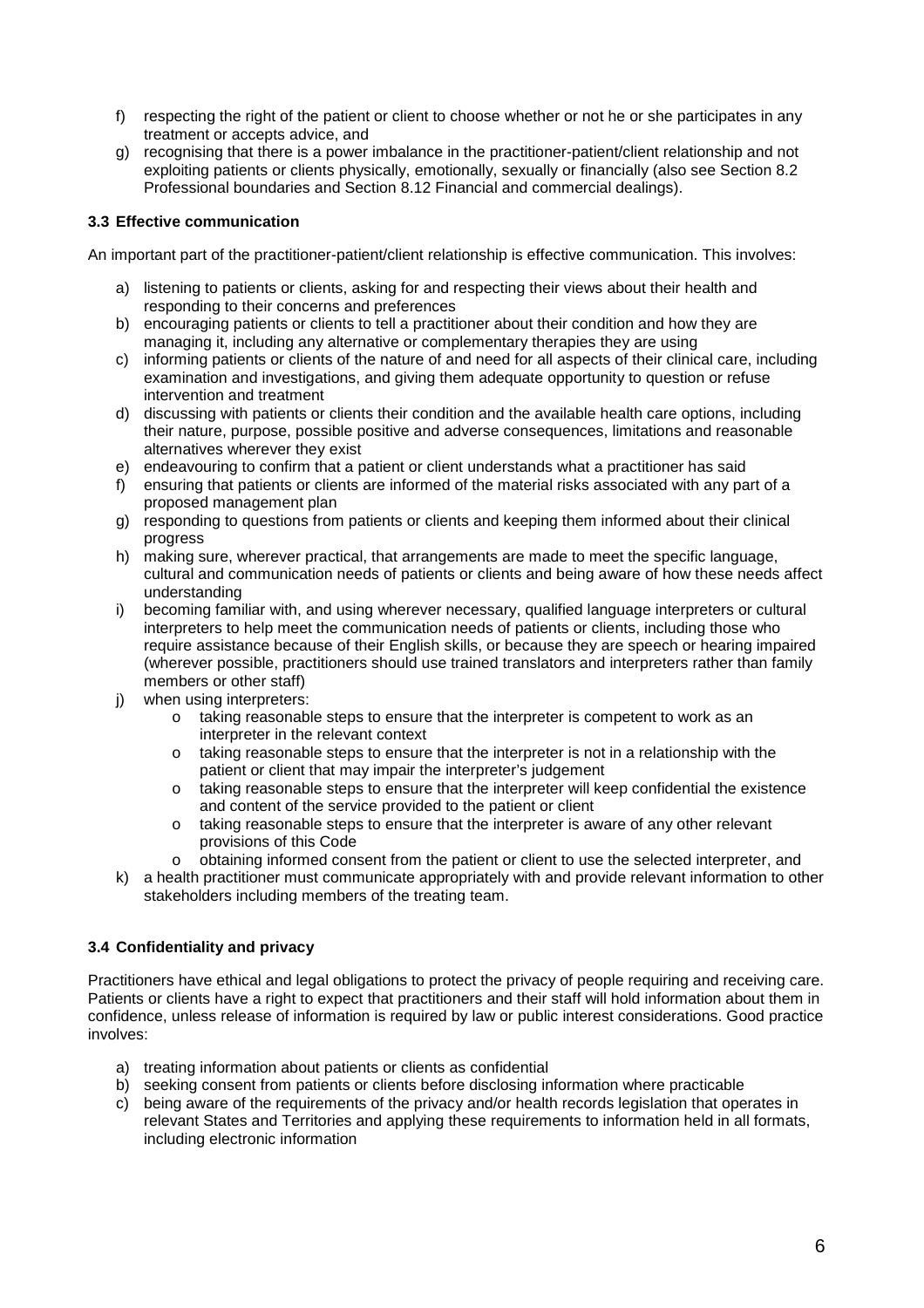- d) sharing information appropriately about patients or clients for their health care while remaining consistent with privacy legislation and professional guidelines about confidentiality
- e) where relevant, being aware that there are complex issues relating to genetic information and seeking appropriate advice about disclosure of such information
- f) providing appropriate surroundings to enable private and confidential consultations and discussions to take place
- g) ensuring that all staff are aware of the need to respect the confidentiality and privacy of patients or clients and refrain from discussing patients or clients in a non-professional context, and
- h) using appropriate consent forms for release of information which limits disclosure to relevant health and medical information.

### **3.5 Informed consent**

Informed consent is a person's voluntary decision about health care that is made with knowledge and understanding of the benefits and risks involved. A useful guide to the information that practitioners need to give to patients is available in the National Health and Medical Research Council (NHMRC) publication General Guidelines for Medical Practitioners in Providing Information to Patients (www.nhmrc.gov.au/). The NHMRC Guidelines cover the information that practitioners should provide about their proposed management or approach, including the need to provide more information where the risk of harm is greater and likely to be more serious and advice about how to present information. Good practice involves:

- a) providing information to patients or clients in a way they can understand before asking for their consent
- b) obtaining informed consent or other valid authority before undertaking any examination or investigation, providing treatment (except in an emergency) or involving patients or clients in teaching or research, including providing information on material risks
- c) when referring a patient or client for investigation or treatment, advising the patient or client that there may be additional costs, which he or she may wish to clarify before proceeding
- d) when working with a patient or client whose capacity to give consent is or may be impaired or limited, obtaining the consent of people with legal authority to act on behalf of the patient or client and attempting to obtain the consent of the patient or client as far as practically possible, and
- e) documenting consent appropriately, including considering the need for written consent for procedures which may result in serious injury or death.

# **3.6 Children and young people**

Caring for children and young people brings additional responsibilities for practitioners. Good practice involves:

- a) placing the interests and wellbeing of the child or young person first
- b) considering the young person's capacity for decision making and consent; in general, where a practitioner judges that a person is of a sufficient age and of sufficient mental and emotional capacity to give consent to a service, then that person should be able to request and provide informed consent to receive services without the consent of a parent, guardian or other legal representative
- c) ensuring that, when communicating with a child or young person, practitioners:
	- o treat the child or young person with respect and listen to his or her views
	- o encourage questions and answer those questions to the best of the practitioner's ability o provide information in a way the child or young person can understand
	- $\circ$  provide information in a way the child or young person can understand  $\circ$  recognise the role of parents and, when appropriate, encourage the chi
	- recognise the role of parents and, when appropriate, encourage the child or young person to involve his or her parents in decisions about care, and
	- o remain alert to children and young people who may be at risk and notify appropriate child protection authorities as required by law. This may include where a parent is refusing treatment for his or her child or young person and this decision may not be in the best interests of the child or young person.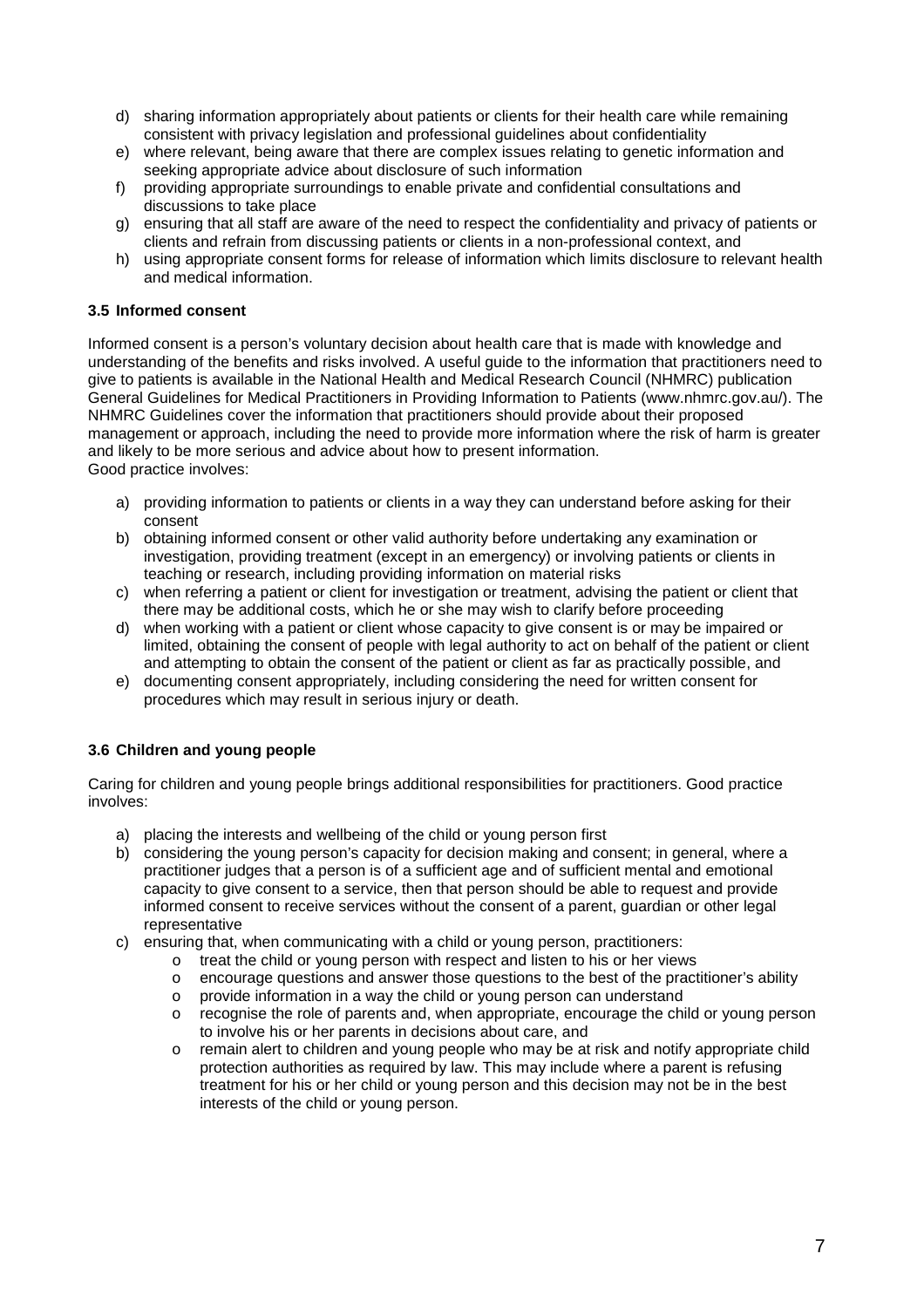### **3.7 Culturally safe and sensitive practice**

Good practice involves genuine efforts to understand the cultural needs and contexts of different patients or clients to obtain good health outcomes. This includes:

- a) having knowledge of, respect for and sensitivity towards the cultural needs of the community practitioners serve, including those of Indigenous Australians and those from culturally and linguistically diverse backgrounds
- b) acknowledging the social, economic, cultural and behavioural factors influencing health, both at individual and population levels
- c) understanding that a practitioner's own culture and beliefs influence his or her interactions with patients or clients, and
- d) adapting practice to improve engagement with patients or clients and health care outcomes.

### **3.8 Patients who may have additional needs**

Some patients or clients (including those with impaired decision making capacity) have additional needs. Good practice in managing the care of these patients or clients includes:

- a) paying particular attention to communication
- b) being aware that increased advocacy may be necessary to ensure just access to health care
- c) recognising that there may be a range of people involved in their care such as carers, family members or a guardian, and involving them when appropriate, and
- d) being aware that these patients or clients may be at greater risk.

### **3.9 Relatives, carers and partners**

Good practice involves:

- a) being considerate to relatives, carers, partners and others close to the patient or client and respectful of their role in the care of the patient or client, and
- b) with appropriate consent, being responsive in providing information.

### **3.10 Adverse events and open disclosure**

When adverse events occur, practitioners have a responsibility to be open and honest in communication with a patient or client to review what has occurred and to report appropriately (also see Open disclosure at Section 6.2(a)). When something goes wrong, good practice involves:

- a) recognising what has happened
- b) acting immediately to rectify the problem, if possible, including seeking any necessary help and advice
- c) explaining to the patient or client as promptly and fully as possible what has happened and the anticipated short-term and long-term consequences
- d) acknowledging any patient or client distress and providing appropriate support
- e) complying with any relevant policies, procedures and reporting requirements, subject to advice from a professional indemnity insurer
- f) reviewing adverse events and implementing changes to reduce the risk of recurrence (see Section 6 Minimising risk)
- g) reporting adverse events to the relevant authority as required (see Section 6 Minimising risk), and
- h) ensuring patients or clients have access to information about the processes for making a complaint (for example, through the relevant board or health care complaints commission).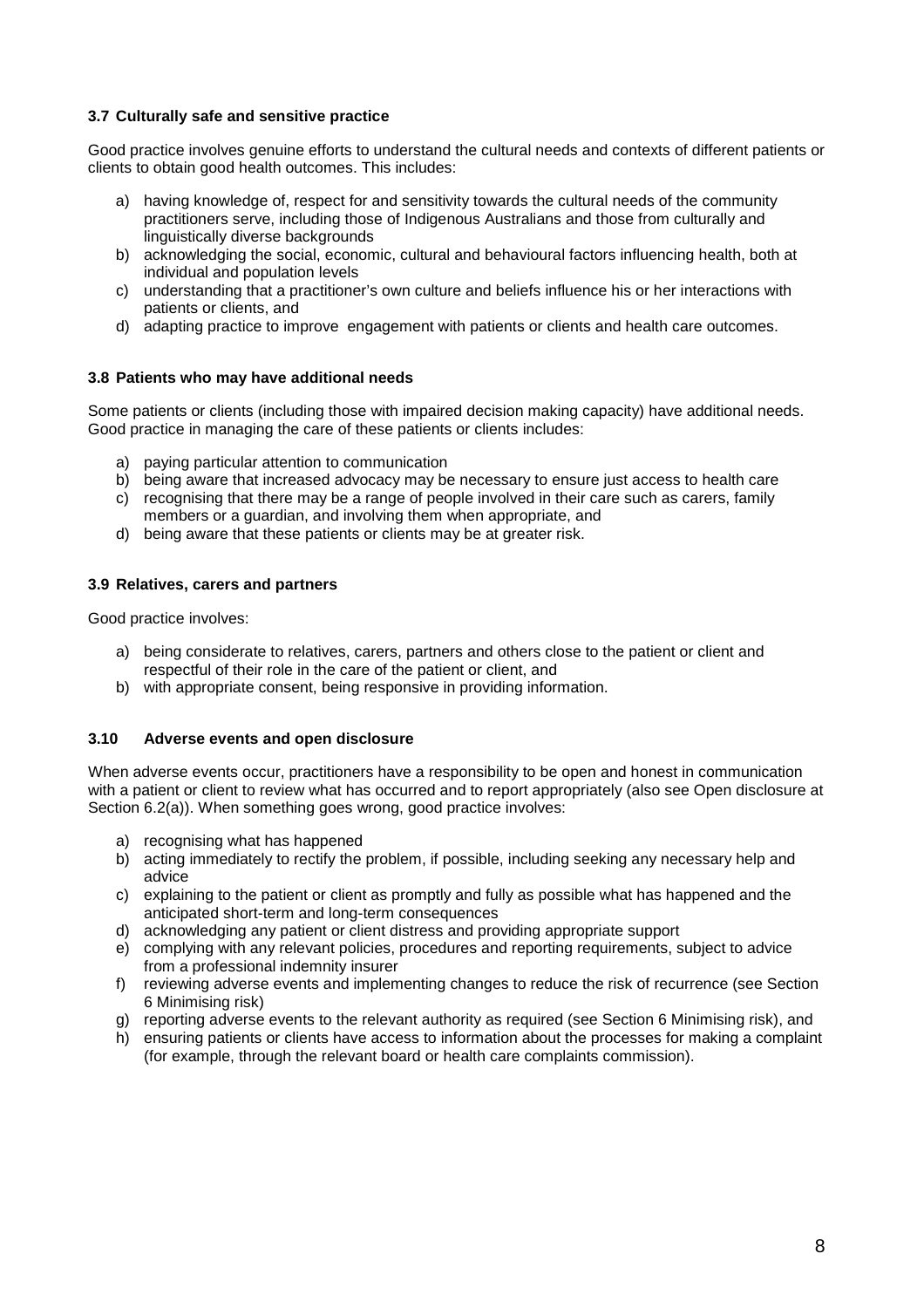### **3.11 When a notification is made**

Patients or clients have a right to complain about their care. When a notification is made, good practice involves:

- a) acknowledging the person's right to complain
- b) working with the person to resolve the issue where possible
- c) providing a prompt, open and constructive response including an explanation and if appropriate an apology
- d) ensuring the notification does not affect the person's care adversely; in some cases, it may be advisable to refer the person to another practitioner, and
- e) complying with relevant complaints legislation, policies and procedures.

# **3.12 End of life care**

Practitioners have a vital role in assisting the community to deal with the reality of death and its consequences. In caring for patients or clients towards the end of their life, good practice involves:

- a) taking steps to manage a person's symptoms and concerns in a manner consistent with his or her values and wishes
- b) where relevant, providing or arranging appropriate palliative care
- c) understanding the limits of services in prolonging life and recognising when efforts to prolong life may not benefit the person
- d) for those practitioners involved in care that may prolong life, understanding that practitioners do not have a duty to try to prolong life at all cost but do have a duty to know when not to initiate and when to cease attempts at prolonging life, while ensuring that patients or clients receive appropriate relief from distress
- e) accepting that patients or clients have the right to refuse treatment or to request the withdrawal of treatment already started
- f) respecting different cultural practices related to death and dying
- g) striving to communicate effectively with patients or clients and their families so they are able to understand the outcomes that can and cannot be achieved
- h) where relevant, facilitating advanced care planning
- i) taking reasonable steps to ensure that support is provided to patients or clients and their families, even when it is not possible to deliver the outcome they desire
- j) communicating with patients or clients and their families about bad news or unexpected outcomes in the most appropriate way and providing support for them while they deal with this information, and
- k) when a patient or client dies, being willing to explain, to the best of the practitioner's knowledge, the circumstances of the death to appropriate members of his or her family and carers, unless it is known the patient or client would have objected.

### **3.13 Ending a professional relationship**

In some circumstances, the relationship between a practitioner and a patient or client may become ineffective or compromised and may need to end. Good practice involves ensuring that the patient or client is informed adequately of the decision and facilitating arrangements for the continuing care of the patient or client, including passing on relevant clinical information.

### **3.14 Personal relationships**

- Good practice recognises that providing care to those in a close relationship, for example close friends, work colleagues and family members, can be inappropriate because the lack of objectivity, possible discontinuity of care and risks to the practitioner or patient. When a practitioner chooses to provide care to those in a close relationship, good practice requires that: adequate records are kept
- confidentiality is maintained
- adequate assessment occurs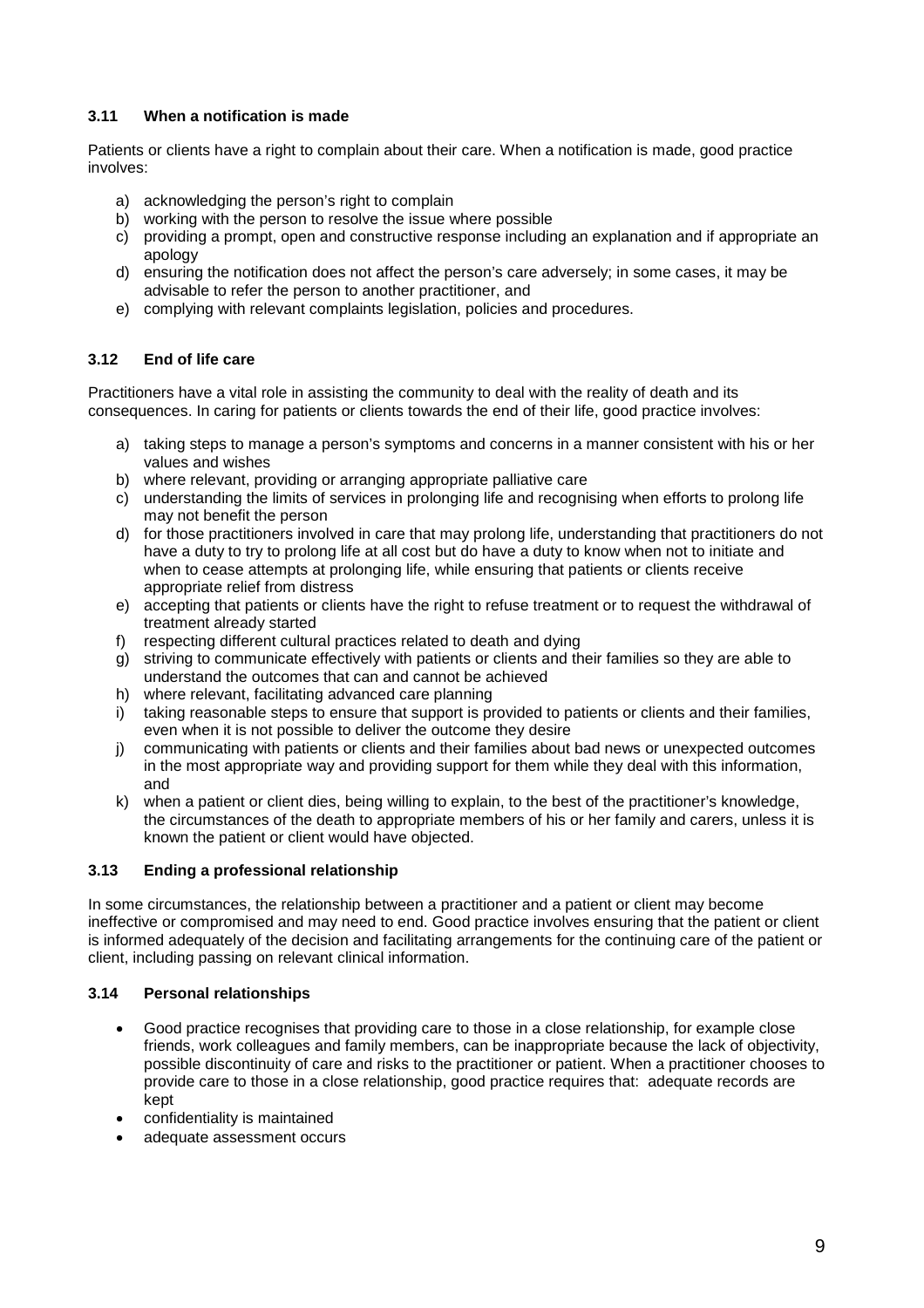- appropriate consent is obtained to the circumstances which is acknowledged by both the practitioner and patient or client, and
- at all times an option to discontinue care is maintained.

### **3.15 Working with multiple clients**

Where practitioners are considering treating multiple patients or clients simultaneously in class or group work, or more than one individual patient or client at the same time, practitioners should consider whether this mode of treatment is appropriate to the patients or clients involved. (see also Section 3.4 Confidentiality and Privacy)

### **3.16 Closing a practice**

When closing or relocating a practice, good practice involves:

- a) giving advance notice where possible, and
- b) facilitating arrangements for the continuing care of all current patients, including the transfer or appropriate management of all patient records while following the law governing health records in the jurisdiction.

### **4. Working with other practitioners**

### **4.1 Introduction**

Good relationships with colleagues and other practitioners strengthen the practitioner–patient/client relationship and enhance patient care.

### **4.2 Respect for colleagues and other practitioners**

Good care is enhanced when there is mutual respect and clear communication between all health professionals involved in the care of the patient or client. Good practice involves:

- a) communicating clearly, effectively, respectfully and promptly with colleagues and other practitioners caring for the patient or client, and
- b) acknowledging and respecting the contribution of all practitioners involved in the care of the patient or client.

### **4.3 Delegation, referral and handover**

'Delegation' involves one practitioner asking another to provide care on behalf of the delegating practitioner while he or she retains overall responsibility for the care of the patient or client. 'Referral' involves one practitioner sending a patient or client to obtain an opinion or treatment from another practitioner. Referral usually involves the transfer (in part) of responsibility for the care of the patient or client, usually for a defined time and a particular purpose, such as care that is outside the referring practitioner's expertise or scope of practice. 'Handover' is the process of transferring all responsibility to another practitioner. Good practice involves:

- a) taking reasonable steps to ensure that the person to whom a practitioner delegates, refers or hands over has the qualifications, experience, knowledge and skills to provide the care required
- b) understanding that, although a delegating practitioner will not be accountable for the decisions and actions of those to whom he or she delegates, the delegating practitioner remains responsible for the overall management of the patient or client and for the decision to delegate, and
- c) always communicating sufficient information about the patient or client and the treatment needed to enable the continuing care of the patient or client.

### **4.4 Teamwork**

Many practitioners work closely with a wide range of other practitioners. Effective collaboration is a fundamental aspect of good practice when working in a team. The care of patients or clients is improved when there is mutual respect and clear communication as well as an understanding of the responsibilities,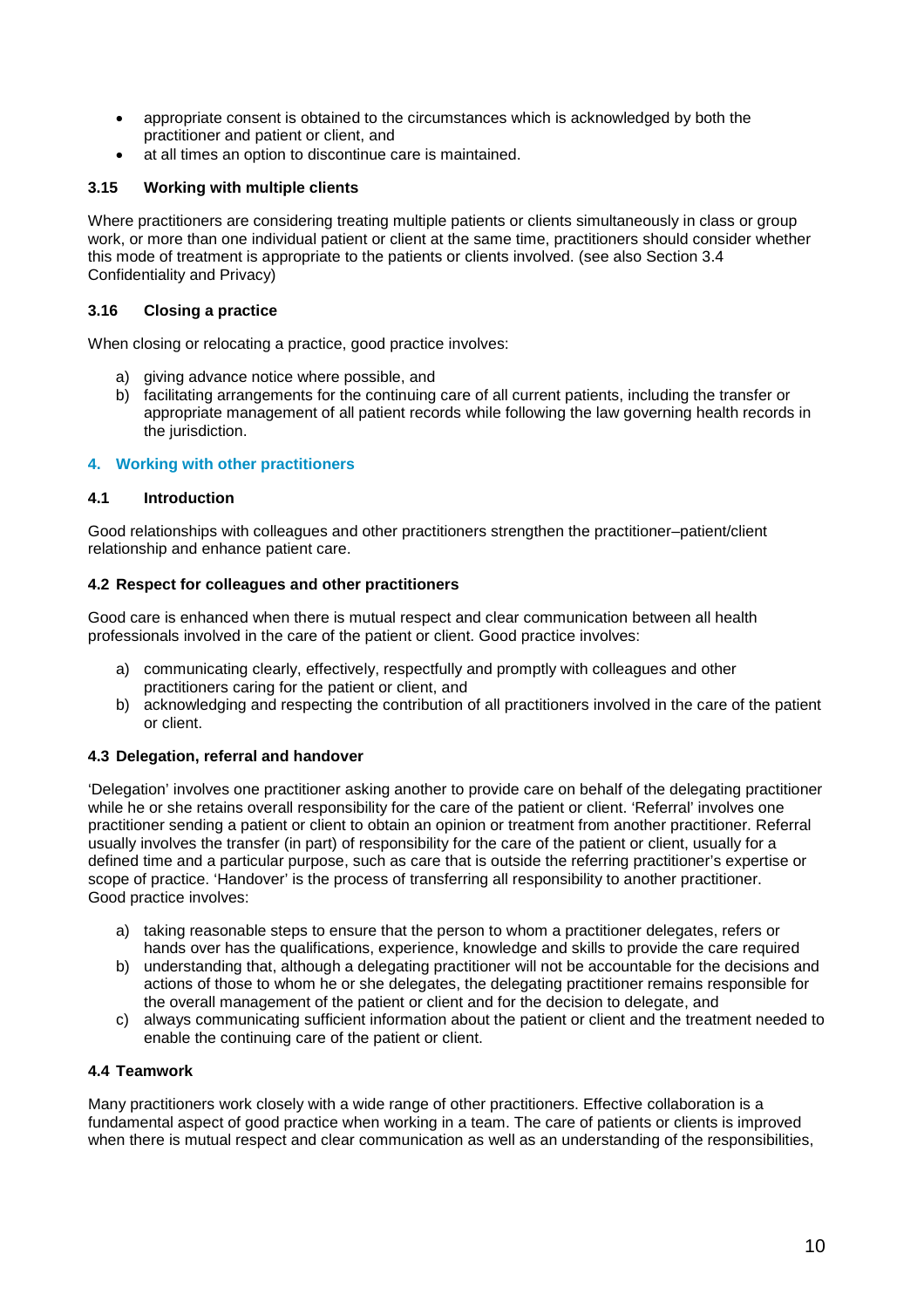capacities, constraints and ethical codes of each other's health professions. Working in a team does not alter a practitioner's personal accountability for professional conduct and the care provided. When working in a team, good practice involves:

- a) understanding the particular role in the team and attending to the responsibilities associated with that role
- b) advocating for a clear delineation of roles and responsibilities, including that there is a recognised team leader or coordinator although care within the team may be provided by different practitioners from different health professions within different models of care
- c) communicating effectively with other team members
- d) informing patients or clients about the roles of team members
- e) acting as a positive role model for team members, and
- f) understanding the nature and consequences of bullying and harassment and seeking to avoid or eliminate such behaviour in the workplace.

#### **4.5 Coordinating care with other practitioners**

Good patient care requires coordination between all treating practitioners. Good practice involves:

- a) communicating all the relevant information in a timely way, and
- b) ensuring that it is clear to the patient or client, the family and colleagues who has ultimate responsibility for coordinating the care of the patient or client.

#### **5. Working within the health care system**

#### **5.1 Introduction**

Practitioners have a responsibility to contribute to the effectiveness and efficiency of the health care system.

#### **5.2 Wise use of health care resources**

It is important to use health care resources wisely. Good practice involves:

- a) ensuring that the services provided are appropriate for the assessed needs of the patient or client and are not excessive, unnecessary or not reasonably required
- b) upholding the right of patients or clients to gain access to the necessary level of health care, and, whenever possible, helping them to do so
- c) supporting the transparent and equitable allocation of health care resources, and
- d) understanding that the use of resources can affect the access other patients or clients have to health care resources.

#### **5.3 Health advocacy**

There are significant disparities in the health status of different groups in the Australian community. These disparities result from social, cultural, geographic, health-related and other factors. In particular, Indigenous Australians bear the burden of gross social, cultural and health inequity. Other groups may experience health disparities including people with intellectual or physical disabilities, those from culturally and linguistically diverse backgrounds and refugees. Good practice involves using expertise and influence to protect and advance the health and wellbeing of individual patients or clients, communities and populations.

### **5.4 Public health**

Practitioners have a responsibility to promote the health of the community through disease prevention and control, education and, where relevant, screening. Good practice involves:

a) understanding the principles of public health, including health education, health promotion, disease prevention and control and screening, and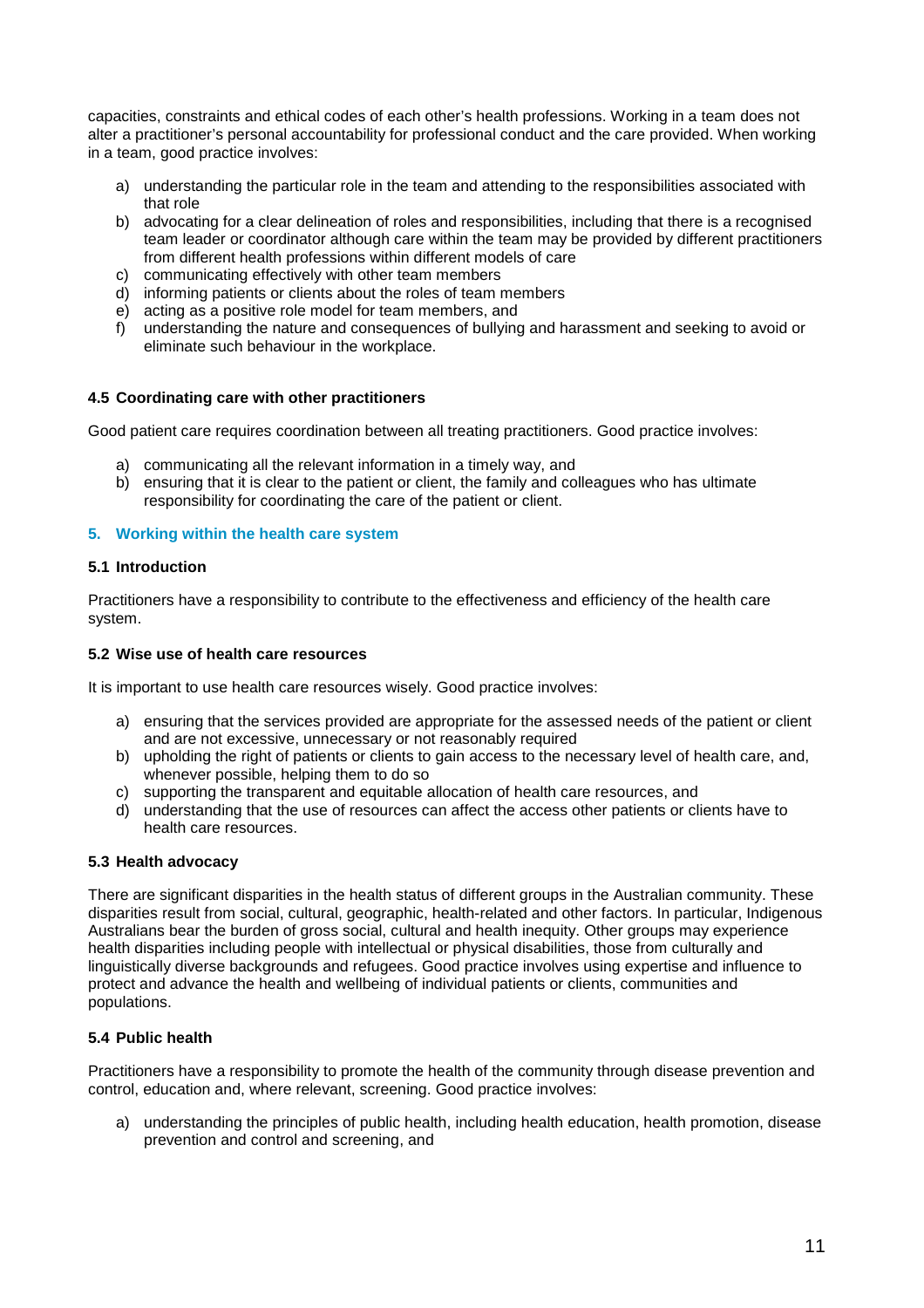b) participating in efforts to promote the health of the community and being aware of obligations in disease prevention, including screening and reporting notifiable diseases where relevant.

### **6. Minimising risk**

### **6.1 Introduction**

Risk is inherent in health care. Minimising risk to patients or clients is an important component of practice. Good practice involves understanding and applying the key principles of risk minimisation and management in practice.



### **6.2 Risk management**

Good practice in relation to risk management involves:

- a) being aware of the principles of open disclosure and a non-punitive approach to incident management; a useful reference is the Australian Commission on Safety and Quality in Health Care's *National Open Disclosure Standard* available at [www.safetyandquality.gov.au](http://www.safetyandquality.gov.au/)
- b) participating in systems of quality assurance and improvement
- c) participating in systems for surveillance and monitoring of adverse events and 'near misses', including reporting such events
- d) if a practitioner has management responsibilities, making sure that systems are in place for raising concerns about risks to patients or clients
- e) working in practice and within systems to reduce error and improve the safety of patients or clients and supporting colleagues who raise concerns about the safety of patients or clients, and
- f) taking all reasonable steps to address the issue if there is reason to think that the safety of patients or clients may be compromised.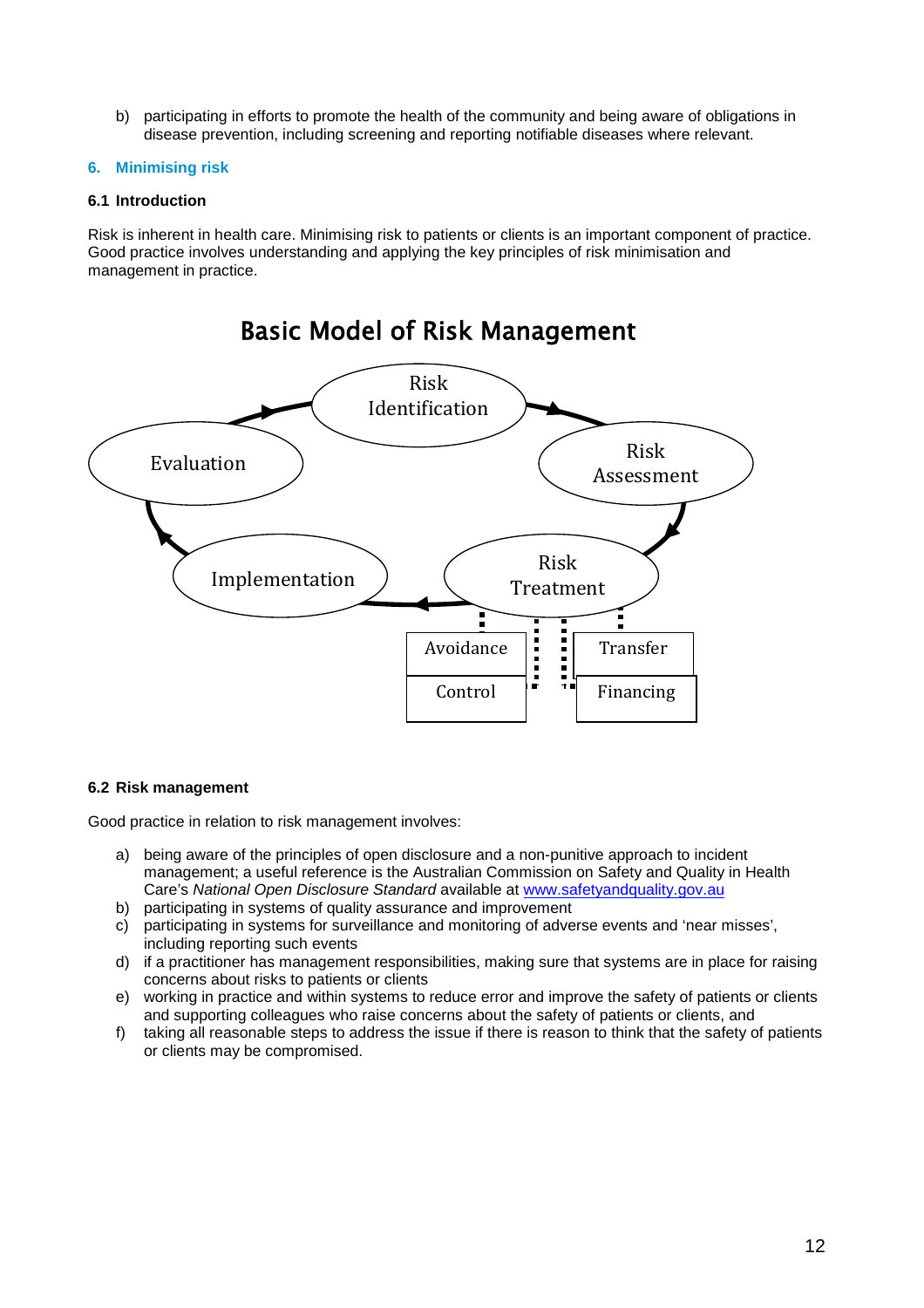### **6.3 Practitioner performance**

The welfare of patients or clients may be put at risk if a practitioner is performing poorly. If there is a risk, good practice involves:

- a) complying with statutory reporting requirements, including those under the National Law
- b) recognising and taking steps to minimise the risks of fatigue, including complying with relevant State and Territory occupational health and safety legislation
- c) if a practitioner knows or suspects that he or she has a health condition that could adversely affect judgement or performance, following the guidance in Section 9.2 Practitioner health
- d) taking steps to protect patients or clients from being placed at risk of harm posed by a colleague's conduct, practice or ill health
- e) taking appropriate steps to assist a colleague to receive help if there are concerns about the colleague's performance or fitness to practise, and
- f) if a practitioner is not sure what to do, seeking advice from an experienced colleague, the employer/s, practitioner health advisory services, professional indemnity insurers, the boards or a professional organisation.

### **7. Maintaining professional performance**

### **7.1 Introduction**

Maintaining and developing knowledge, skills and professional behaviour are core aspects of good practice. This requires self-reflection and participation in relevant professional development, practice improvement and performance-appraisal processes to continually develop professional capabilities. These activities must continue through a practitioner's working life as science and technology develop and society changes.

### **7.2 Continuing professional development**

Development of knowledge, skills and professional behaviour must continue throughout a practitioner's working life. Good practice involves keeping knowledge and skills up-to-date to ensure that practitioners continue to work within their competence and scope of practice . The National Law requires practitioners to undertake CPD. Practitioners should refer to the board's Registration Standard and guideline regarding CPD for details of these requirements.

# **8. Professional behaviour**

### **8.1 Introduction**

In professional life, practitioners must display a standard of behaviour that warrants the trust and respect of the community. This includes observing and practising the principles of ethical conduct.

The guidance contained in this section emphasises the core qualities and characteristics of good practitioners outlined in Section 1.2 Professional values and qualities.

### **8.2 Professional boundaries**

Professional boundaries refers to the clear separation that should exist between professional conduct aimed at meeting the health needs of patients or clients and a practitioner's own personal views, feelings and relationships which are not relevant to the therapeutic relationship. Professional boundaries are integral to a good practitioner-patient/client relationship. They promote good care for patients or clients and protect both parties. Good practice involves:

- a) maintaining professional boundaries
- b) never using a professional position to establish or pursue a sexual, exploitative or otherwise inappropriate relationship with anybody under a practitioner's care; this includes those close to the patient or client, such as their carer, guardian, spouse or the parent of a child patient or client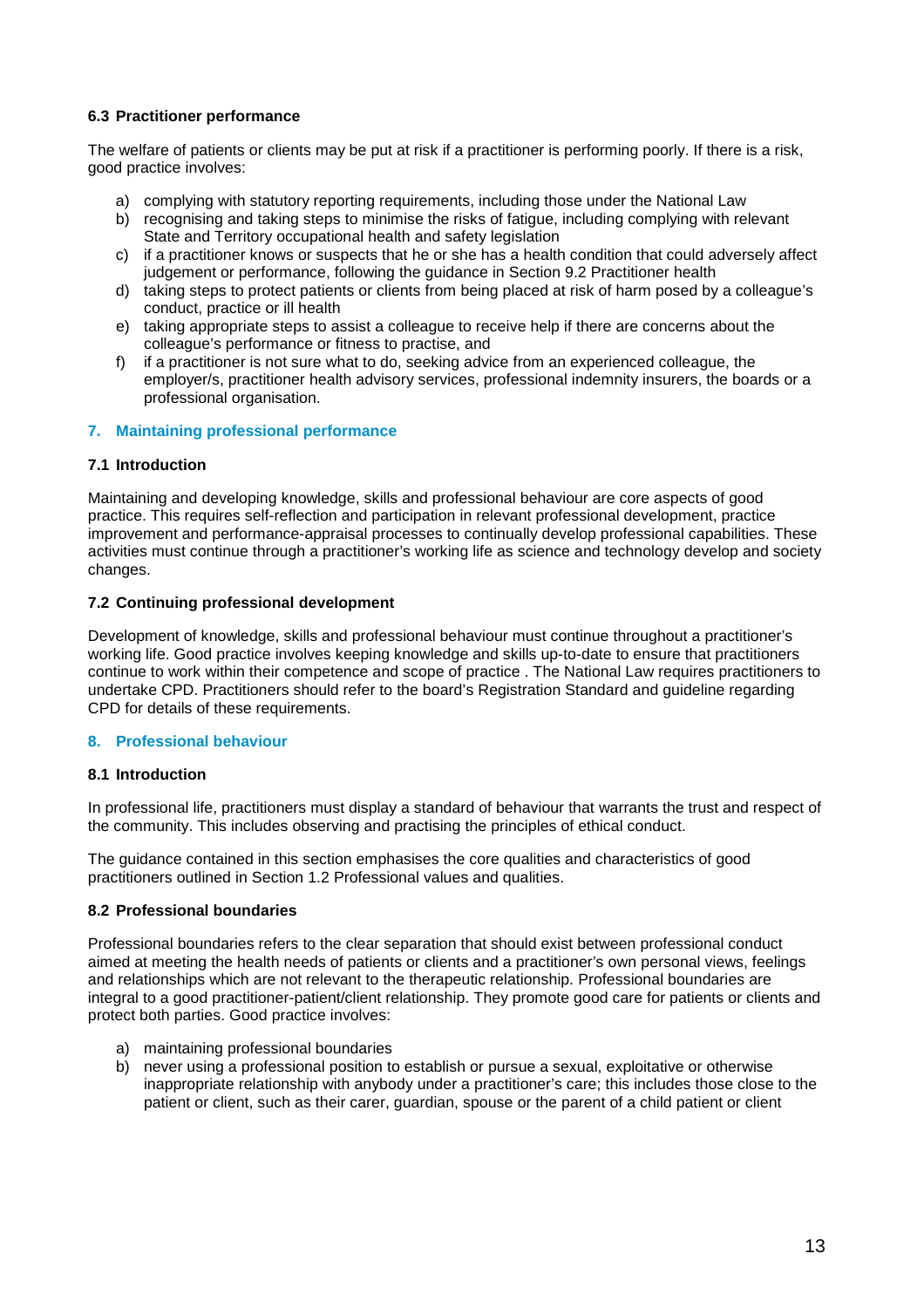- c) recognising that sexual relationships with people who have previously been a practitioner's patients or clients are often inappropriate, depending on the extent of the professional relationship and the vulnerability of a previous patient or client, and
- d) avoiding the expression of personal beliefs to patients or clients in ways that exploit their vulnerability or that are likely to cause them distress.

### **8.3 Reporting obligations**

Practitioners have statutory responsibility under the National Law to report matters to the boards, please refer to the board's guidelines on Mandatory Reporting. They also have professional obligations to report to the boards and their employer/s if they have had any limitations placed on their practice. Good practice involves:

- a) being aware of these reporting obligations
- b) complying with any reporting obligations that apply to practice, and
- c) seeking advice from the boards or professional indemnity insurer if practitioners are unsure about their obligations.

### **8.4 Health records**

Maintaining clear and accurate health records is essential for the continuing good care of patients or clients. Practitioners should be aware that some boards have specific guidelines in relation to records Good practice involves:

- a) keeping accurate, up-to-date and legible records that report relevant details of clinical history, clinical findings, investigations, information given to patients or clients, medication and other management
- b) ensuring that records are held securely and are not subject to unauthorised access, regardless of whether they are held electronically and/or in hard copy
- c) ensuring that records show respect for patients or clients and do not include demeaning or derogatory remarks
- d) ensuring that records are sufficient to facilitate continuity of care
- e) making records at the time of events or as soon as possible afterwards
- f) recognising the right of patients or clients to access information contained in their health records and facilitating that access, and
- g) promptly facilitating the transfer of health information when requested by patients or clients.

#### **8.5 Insurance**

Practitioners have a statutory requirement to ensure that practice is appropriately covered by professional indemnity insurance (see the boards' professional indemnity insurance registration standard).

### **8.6 Advertising**

Advertisements for services can be useful in providing information for patients or clients. All advertisements must conform to relevant consumer protection legislation such as the Australian Consumer Law. Good practice involves:

- a) complying with board guidelines on advertising and State and Territory legislation
- b) making sure that any information published about services is factual and verifiable, and
- c) practitioners who are not medical practitioners must ensure that any use in advertising of the title 'Dr' is not misleading and does not imply being a medical practitioner; refer to Section 6.4 Advertising of qualifications and titles in the boards' Guidelines for advertising of regulated health services and any specific guidance from a board on this issue.

#### **8.7 Legal, insurance and other assessments**

When a practitioner is contracted by a third party to provide a legal, insurance or other assessment of a person who is not his or her patient or client, the usual therapeutic practitioner-patient/client relationship does not exist. In this situation, good practice involves: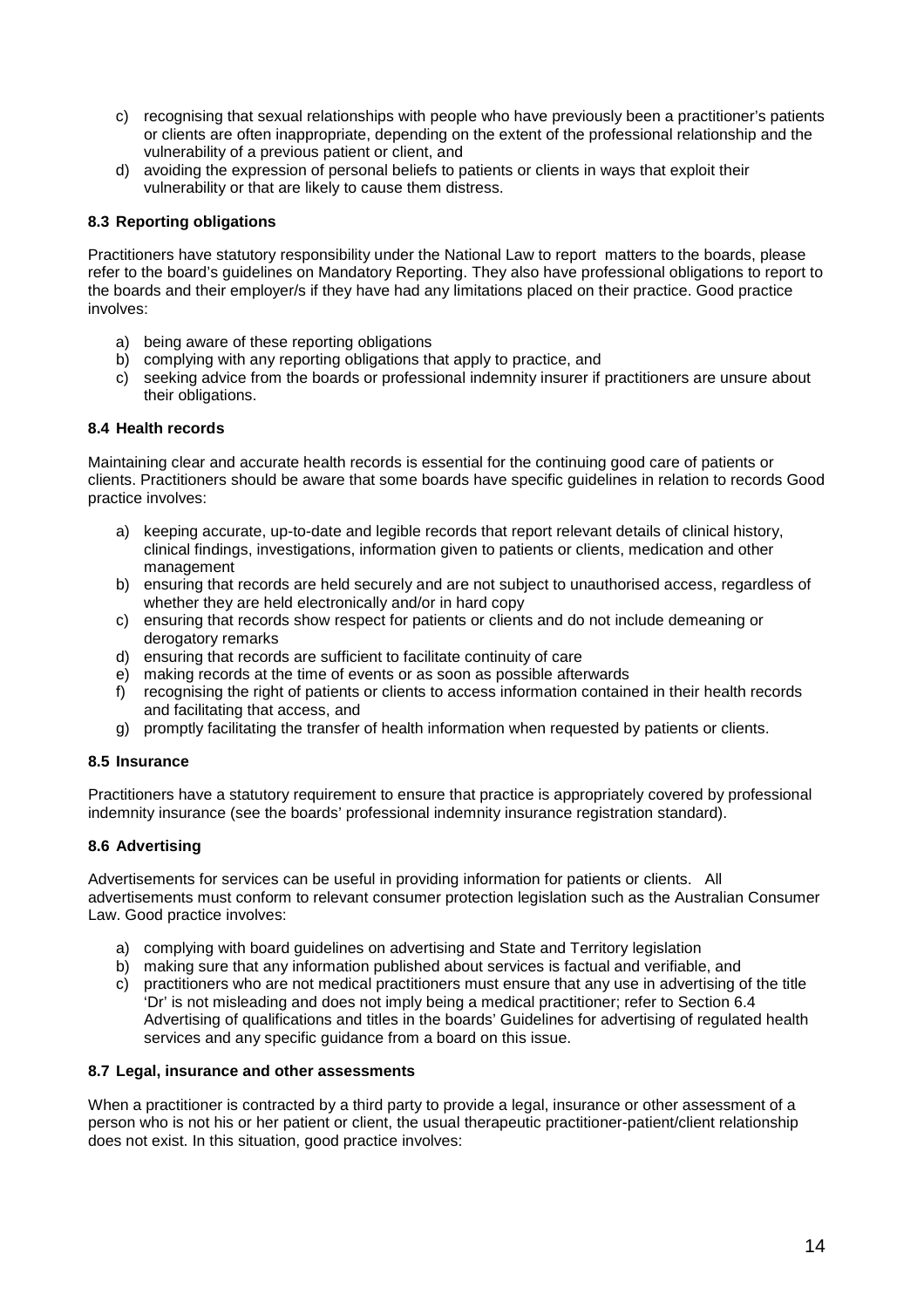- a) applying the standards or professional behaviour described in this Code to the assessment; in particular, being courteous, alert to the concerns of the person and ensuring the person's consent
- b) explaining to the person the practitioner's area of practice, role and the purpose, nature and extent of the assessment to be conducted
- c) anticipating and seeking to correct any misunderstandings that the person may have about the nature and purpose of the assessment and report
- d) providing an impartial report (see Section 8.8 Reports, certificates and giving evidence), and
- e) recognising that if an unrecognised, serious problem is discovered during the assessment, there is a duty of care to inform the patient or client or their treating practitioner.

### **8.8 Reports, certificates and giving evidence**

The community places a great deal of trust in practitioners. Consequently, some practitioners have been given the authority to sign documents such as sickness or fitness for work certificates on the assumption that they will only sign statements that they know, or reasonably believe, to be true. Good practice involves:

- a) being honest and not misleading when writing reports and certificates and only signing documents believed to be accurate
- b) taking reasonable steps to verify the content before signing a report or certificate and not omitting relevant information deliberately
- c) if so agreed, preparing or signing documents and reports within a reasonable and justifiable timeframe, and
- d) making clear the limits of a practitioner's knowledge and not giving opinion beyond those limits when providing evidence.

#### **8.9 Curriculum vitae**

When providing curriculum vitae, good practice involves:

- a) providing accurate, truthful and verifiable information about a practitioner's experience and qualifications, and
- b) not misrepresenting by misstatement or omission a practitioner's experience, qualifications or position.

Also see Section 10.3 Assessing colleagues in relation to providing references for colleagues.

### **8.10 Investigations**

Practitioners have responsibilities and rights relating to any legitimate investigation of their practice or that of a colleague. In meeting these responsibilities, it is advisable to seek legal advice or advice from a professional indemnity insurer. Good practice involves:

- a) cooperating with any legitimate inquiry into the treatment of a patient or client and with any complaints procedure that applies to a practitioner's work
- b) disclosing to anyone entitled to ask for it information relevant to an investigation into the conduct, performance or health of a practitioner or colleague, and
- c) assisting the coroner when an inquest or inquiry is held into the death of a patient or client by responding to his or her enquiries and by offering all relevant information.

### **8.11 Conflicts of interest**

Patients or clients rely on the independence and trustworthiness of practitioners for any advice or treatment offered. A conflict of interest in practice arises when a practitioner, entrusted with acting in the interests of a patient or client, also has financial, professional or personal interests or relationships with third parties which may affect his or her care of the patient or client.

Multiple interests are common. They require identification, careful consideration, appropriate disclosure and accountability. When these interests compromise, or might reasonably be perceived by an independent observer to compromise the practitioner's primary duty to the patient or client, practitioners must recognise and resolve this conflict in the best interests of the patient or client.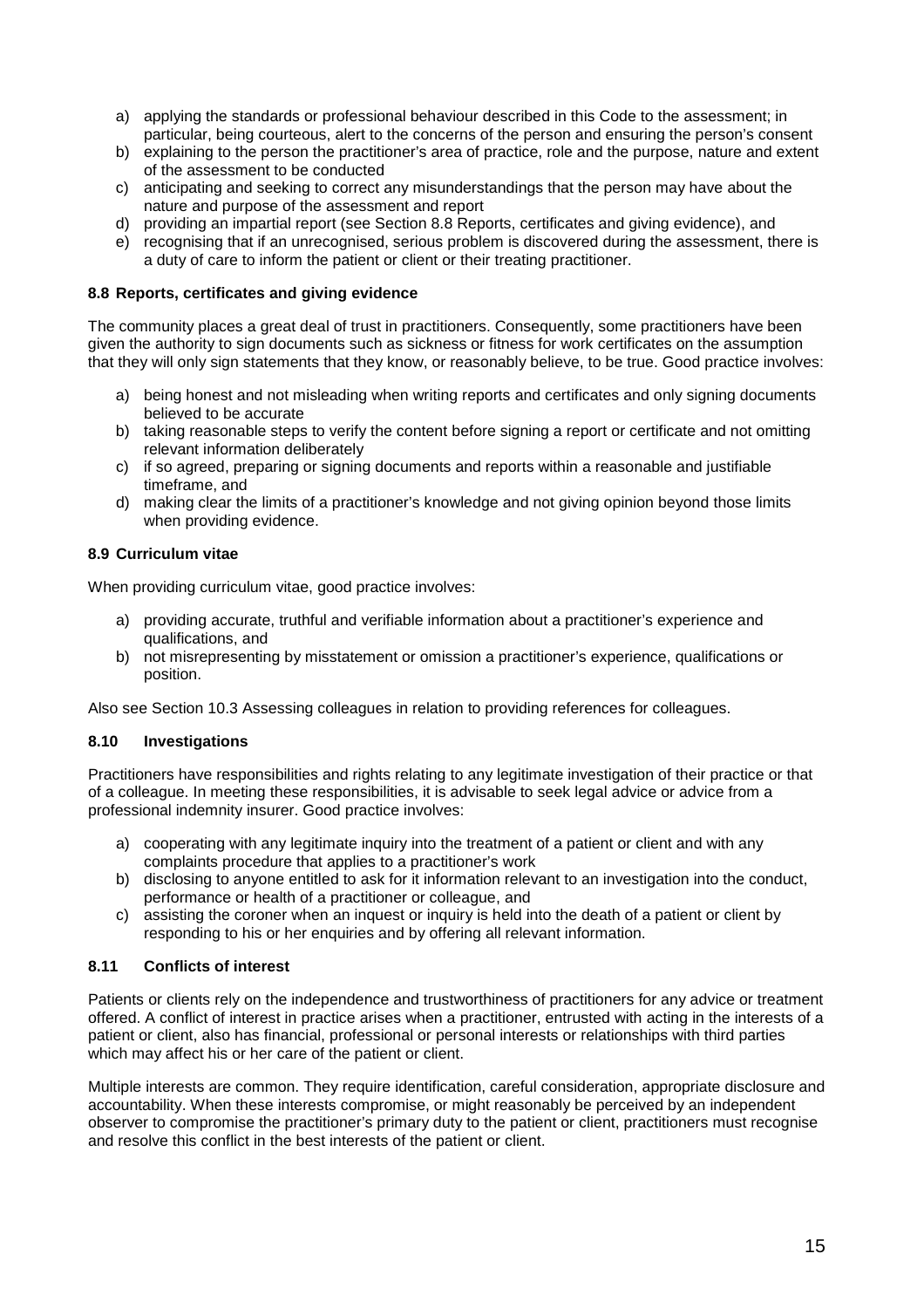Good practice involves:

- a) recognising potential conflicts of interest that may arise in relation to initiating or continuing a professional relationship with a patient or client
- b) acting in the best interests of patients or clients when making referrals and when providing or arranging treatment or care
- c) informing patients or clients when a practitioner has an interest that could affect or could be perceived to affect patient or client care
- d) recognising that pharmaceutical and other marketing may influence practitioners and being aware of ways in which practice may be influenced
- e) not asking for or accepting any inducement, gift or hospitality of more than trivial value from companies that sell or market drugs or other products that may affect or be seen to affect the way practitioners prescribe for, treat or refer patients or clients
- f) not asking for or accepting fees for meeting sales representatives
- g) not offering inducements to colleagues or entering into arrangements that could be perceived to provide inducements, and
- h) not allowing any financial or commercial interest in a hospital, other health care organisation or company providing health care services or products to adversely affect the way in which patients or clients are treated. When practitioners or their immediate family have such an interest and that interest could be perceived to influence the care provided, practitioners must inform their patients or clients.

### **8.12 Financial and commercial dealings**

Practitioners must be honest and transparent in financial arrangements with patients or clients. Good practice involves:

- a) not exploiting the vulnerability or lack of knowledge of patients or clients when providing or recommending services
- b) not encouraging patients or clients to give, lend or bequeath money or gifts that will benefit a practitioner directly or indirectly
- c) not accepting gifts from patients or clients other than tokens of minimal value such as flowers or chocolates and if token gifts are accepted, making a file note or informing a colleague where possible
- d) not becoming involved financially with patients or clients; for example, through loans and investment schemes
- e) not influencing patients or clients or their families to make donations to other people or organisations, and
- f) being transparent in financial and commercial matters relating to work, including dealings with employers, insurers and other organisations or individuals and in particular:
	- declaring any relevant and material financial or commercial interest that a practitioner or his or her family might have in any aspect of the care of the patient or client
	- declaring to patients or clients any professional and financial interest in any product a practitioner might endorse or sell from his or her practice and not making an unjustifiable profit from the sale or endorsement.

#### **9. Ensuring practitioner health**

#### **9.1 Introduction**

As a practitioner, it is important to maintain health and wellbeing. This includes seeking an appropriate work-life balance.

### **9.2 Practitioner health**

Good practice involves:

a) attending a general practitioner or other appropriate practitioner to meet health needs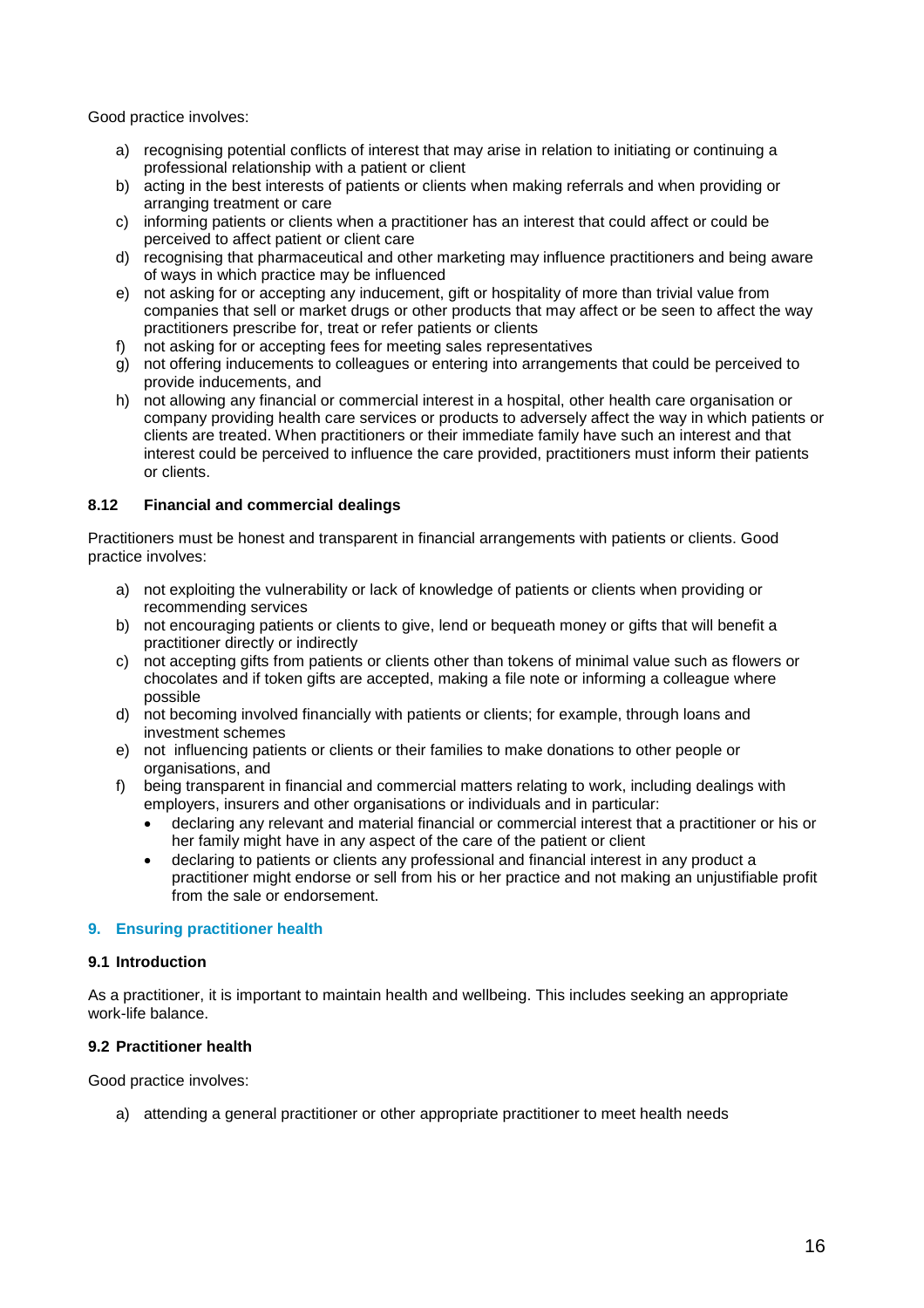- b) seeking expert, independent, objective advice when a practitioner needs health care and being aware of the risks of self-diagnosis and self-treatment
- c) understanding the principles of immunisation against communicable diseases and being immunised against relevant communicable diseases
- d) for practitioners who are able to prescribe, conforming to the legislation in the relevant States and Territories in relation to self-prescribing
- e) recognising the impact of fatigue on practitioner health and ability to care for patients or clients and endeavouring to work safe hours whenever possible
- f) being aware of any practitioner health program in the relevant States and Territories if advice or help is needed, and
- g) if a practitioner knows or suspects that he or she has a health condition or impairment that could adversely affect judgement, performance or the health of patients or clients:
	- not relying on self-assessment of the risk posed to patients or clients
	- consulting a doctor or other practitioner as appropriate about whether, and in what ways, the affected practitioner may need to modify practice and following the treating practitioner's advice
	- being aware of practitioner responsibility under the National Law to notify the boards in relation to certain impairments.

### **9.3 Other practitioners' health**

Health practitioners have a responsibility to assist their colleagues to maintain good health. Good practice involves:

- a) providing practitioners who are patients or clients with the same quality of care provided to other patients or clients
- b) notifying the boards if treating another registered who has patients or clients at risk of substantial harm when practising their profession because they have an impairment (refer to the board's guidelines on mandatory reporting); this is a professional as well as a statutory responsibility
- c) notifying the boards and encouraging a colleague (who is not a patient or client) who you work with to seek appropriate help if it is believed the colleague may be ill and impaired; and if this impairment has placed patients or clients at risk of harm, refer to the notification provisions of the National Law and the boards' guidelines on mandatory notifications, and
- d) recognising the impact of fatigue on the health of colleagues, including those under supervision and facilitating safe working hours wherever possible.

# **10. Teaching, supervising and assessing**

### **10.1 Introduction**

Teaching, supervising and mentoring practitioners and students is important for their development and for the care of patients or clients. It is part of good practice to contribute to these activities and provide support, assessment, feedback and supervision for colleagues, practitioners in training and students. It also adds value to the supervisor's practice through engagement with the person being supervised and their learning needs. There are a range of supervision models being adopted in the health professions, including coach, mentor and shadow.

### **10.2 Teaching and supervising**

Good practice involves:

- a) seeking to develop the skills, attitudes and practices of an effective teacher, whenever a practitioner is involved in teaching
- b) as a supervisor, recognising that the onus of supervision cannot be transferred
- c) making sure that any practitioner or student under supervision receives adequate oversight and feedback, including undertaking an assessment of each student supervised; reflecting on that student's ability, competence and learning requirements; and planning his or her supervision based on that assessment rather than any external direction, and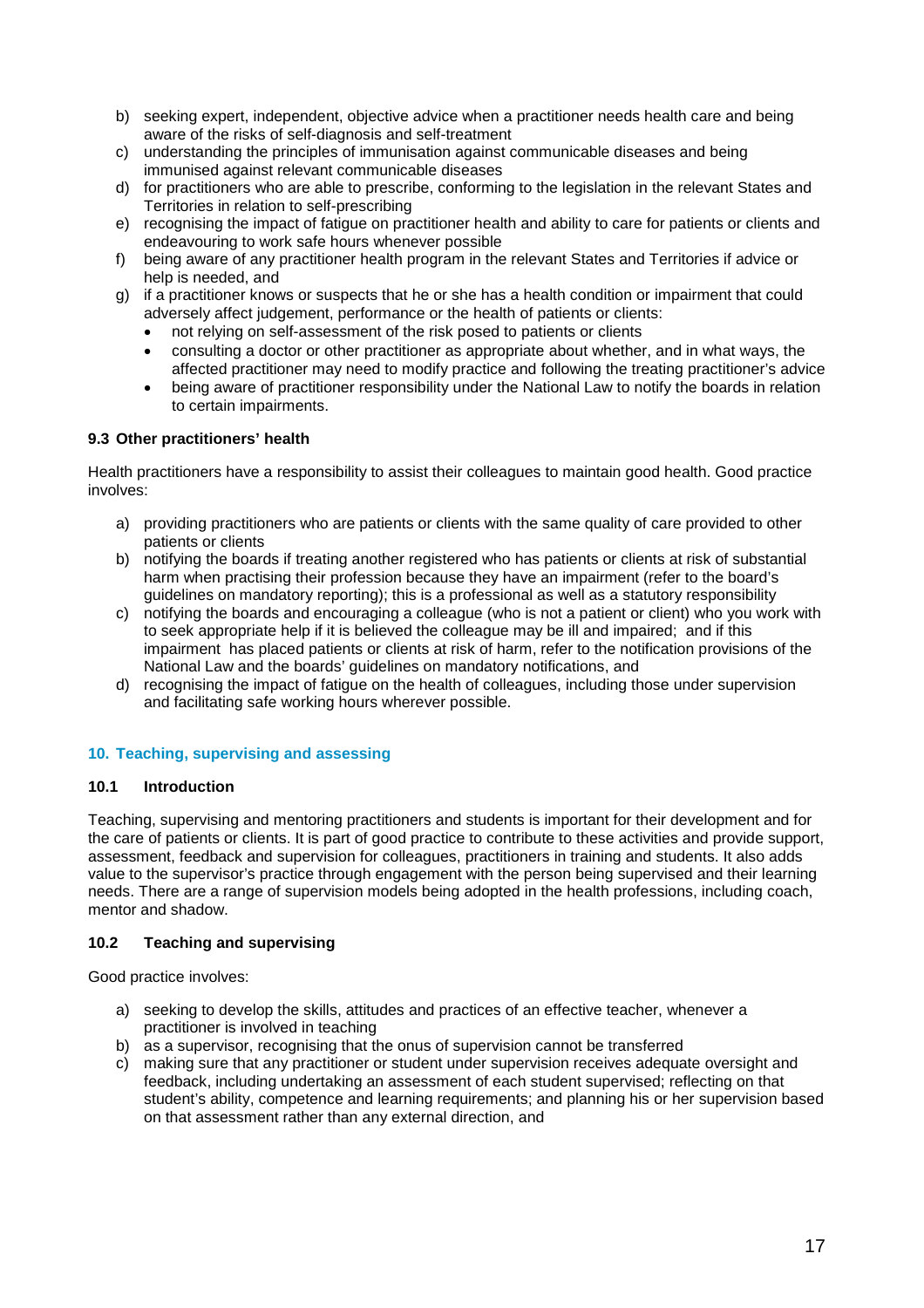d) avoiding any potential for conflict of interest in the supervisory relationship; for example, by supervising someone who is a close relative or friend or where there is another potential conflict of interest that could impede objectivity and/or interfere with the supervised person's achievement of learning outcomes or relevant experience.

### **10.3 Assessing colleagues**

Assessing colleagues is an important part of making sure that the highest standards or practice are achieved. Good practice involves:

- a) being honest, objective and constructive when assessing the performance of colleagues, including students; patients or clients will be put at risk of harm if an assessment describes as competent someone who is not, and
- b) when giving references or writing reports about colleagues, providing accurate and justifiable information promptly and including all relevant information.

### **10.4 Students**

Students are learning how best to care for patients or clients. Creating opportunities for learning improves their clinical practice and nurtures the future workforce. Good practice involves:

- a) treating students with respect and patience
- b) making the scope of the student's role in patient or client care clear to the student, to patients or clients and to other members of the health care team, and
- c) informing patients or clients about the involvement of students and encouraging their consent for student participation while respecting their right to choose not to consent.

### **11 Undertaking research**

### **11.1 Introduction**

Research involving humans, their tissue samples or their health information is vital in improving the quality of health care and reducing uncertainty for patients and clients now and in the future and in improving the health of the population as a whole. Research in Australia is governed by guidelines issued in accordance with the *National Health and Medical Research Council Act 1992* (Cwlth). Practitioners undertaking research should familiarise themselves with and follow these guidelines.

Research involving animals is governed by legislation in States and Territories and by guidelines issued by the NHMRC.

### **11.2 Research ethics**

Being involved in the design, organisation, conduct or reporting of health research involving humans brings particular responsibilities for practitioners. These responsibilities, drawn from the NHMRC guidelines, include:

- a) according to participants the respect and protection that is due to them
- b) acting with honesty and integrity
- c) ensuring that any protocol for human research has been approved by a human research ethics committee, in accordance with the *National Statement on Ethical Conduct in Human Research*  issued by the NHMRC (which addresses privacy issues, and refers to the need to consider relevant State, Territory and federal privacy legislation)
- d) disclosing the sources and amounts of funding for research to the human research ethics committee
- e) disclosing any potential or actual conflicts of interest to the human research ethics committee
- f) ensuring that human participation is voluntary and based on informed consent and an adequate understanding of sufficient information about the purpose, methods, demands, risks and potential benefits of the research
- g) ensuring that any dependent relationship between practitioners and their patients or clients is taken into account in the recruitment of patients or clients as research participants